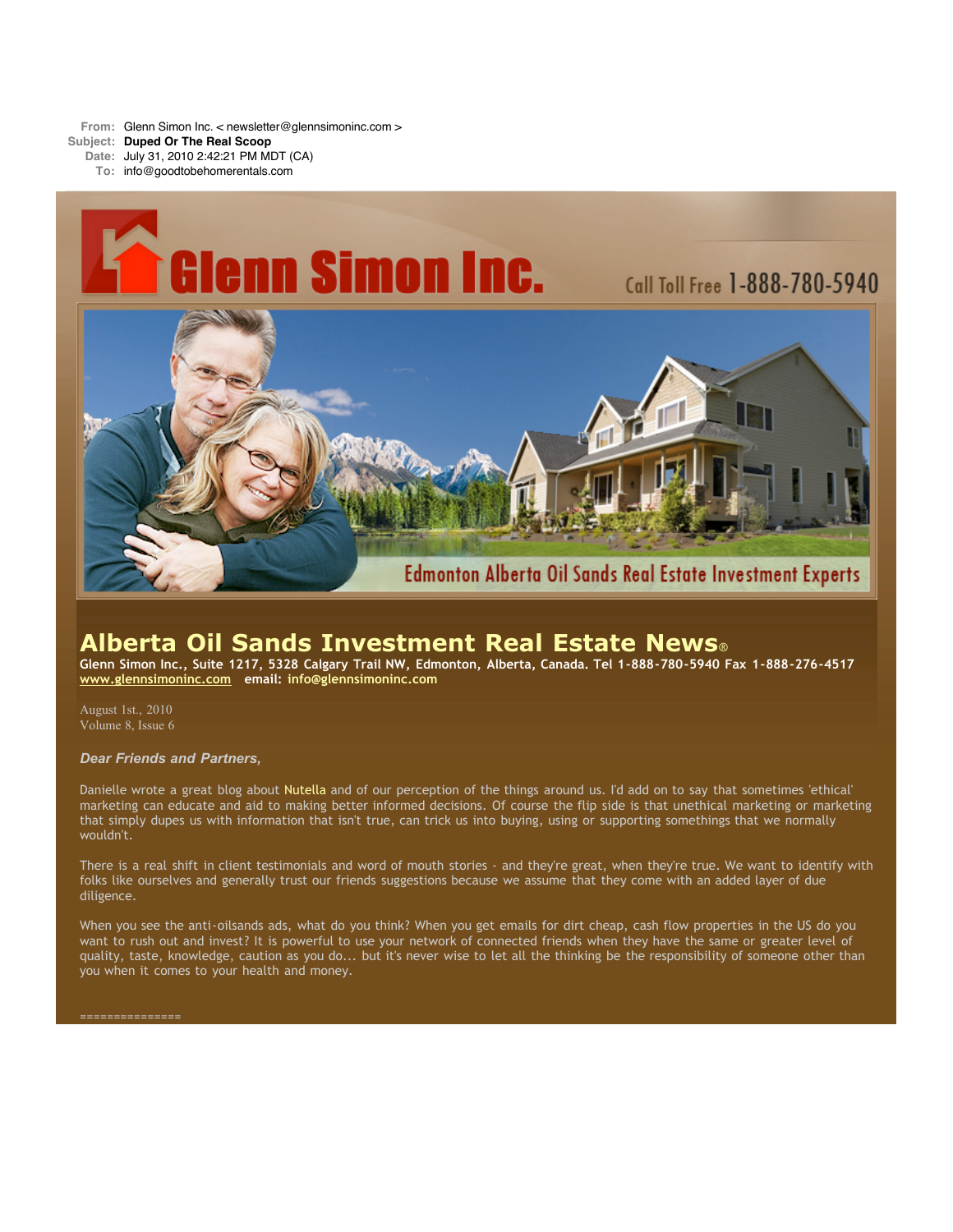

#### **South Central Edmonton: Cashflowing Tri-Plex Near Whyte Ave.**

Turbo charge your portfolio. Stylish 4 bedroom 3 bath Tri-Plex. There is one 1000 sqft 3 bedroom upper suite featuring hardwood flooring and bay windows. Separate entry to the two lower suites leads down to a 750 sqft 1 bedroom with plenty of windows and hardwood. The other 600 sqft bachelor suite is fully furnished and very stylish. The suites are legal, conforming and have passed safe housing. There is shared laundry down and an oversized double detached garage generating extra revenue. These pictures show the detail and care that went into building this home.

Comes complete with great tenants making this a totally turn-key property for you. Convenient South Central area with easy access to LRT, Downtown and Ring Road. Excellent neighborhood that demands high resale value and rents. HUGE upside potential due to the great purchase price, strong economic fundamentals and the proximity of this home in relation to Edmonton's sought after Southside.

Produces **\$250** positive cash flow per month using an investor's mortgage plan - taking advantage of current low rates.

Poised for massive growth. These 3 suites rent for top dollar and have everything arranged, including financing structure and incredible tenants. Your investment includes: financial analysis, professional inspection, insurance, financing set-up, legal fees, basic accounting, reserve fund, CMA, bi-annual statements, strategic market planning to ensure successful entry and exit, plus much more!

## Purchase price: \$450K Total [Investment:](http://www.glennsimoninc.com/featured_properties.php) \$103K. Your Estimated 5 Year Profit \$49.8K. Your pre-tax Total ROI is 50% or 10% per **year + \$250 Cash Flow in Your Pocket Every Month**

"Get into action and realize secure, long-term profits"

Already producing a great RETURN. Visit HERE for the full [FEATURE](http://www.glennsimoninc.com/featured_properties.php) sheet and call 1-888-780-5940 to get started.

-Please remember: All investments carry RISK. Be sure to seek your own independent legal advice-

#### ===============

#### **Alberta Oilsands Tour Woos U.S. Legislators**

CMC News, July 22nd, 2010. Alberta officials gave U.S. legislators a tour of the province's oilsands as part of an economic summit this week.

Gary Mar, Alberta's envoy to Washington, led the tour Wednesday that included 12 American elected officials.

"We wanted to showcase the technology and innovation surrounding our oilsands development first-hand to this influential group," said Mar in a statement on Thursday. "I am confident that the legislators will go back to their home states with a much better understanding of our energy industry." GRAB THIS [STORY](http://www.cbc.ca/canada/calgary/story/2010/07/22/alberta-oilsands-us-american-tour-critics-summit-calgary.html#ixzz0vBVt1c00)

===============

## **Calgary Stations Run Dry After 'Stampede' Draws Thousands To City - Bloomberg**

By Samantha Lee. July 20th 2010.

Royal Dutch Shell is shipping more fuel into Alberta after surging demand from motorists, including visitors attending the annual Calgary Stampede, drained pumps dry in the Canadian city.

Crowds for the Stampede, which bills itself as "The Greatest Outdoor Show on Earth," growing demand for fuel from motorists as the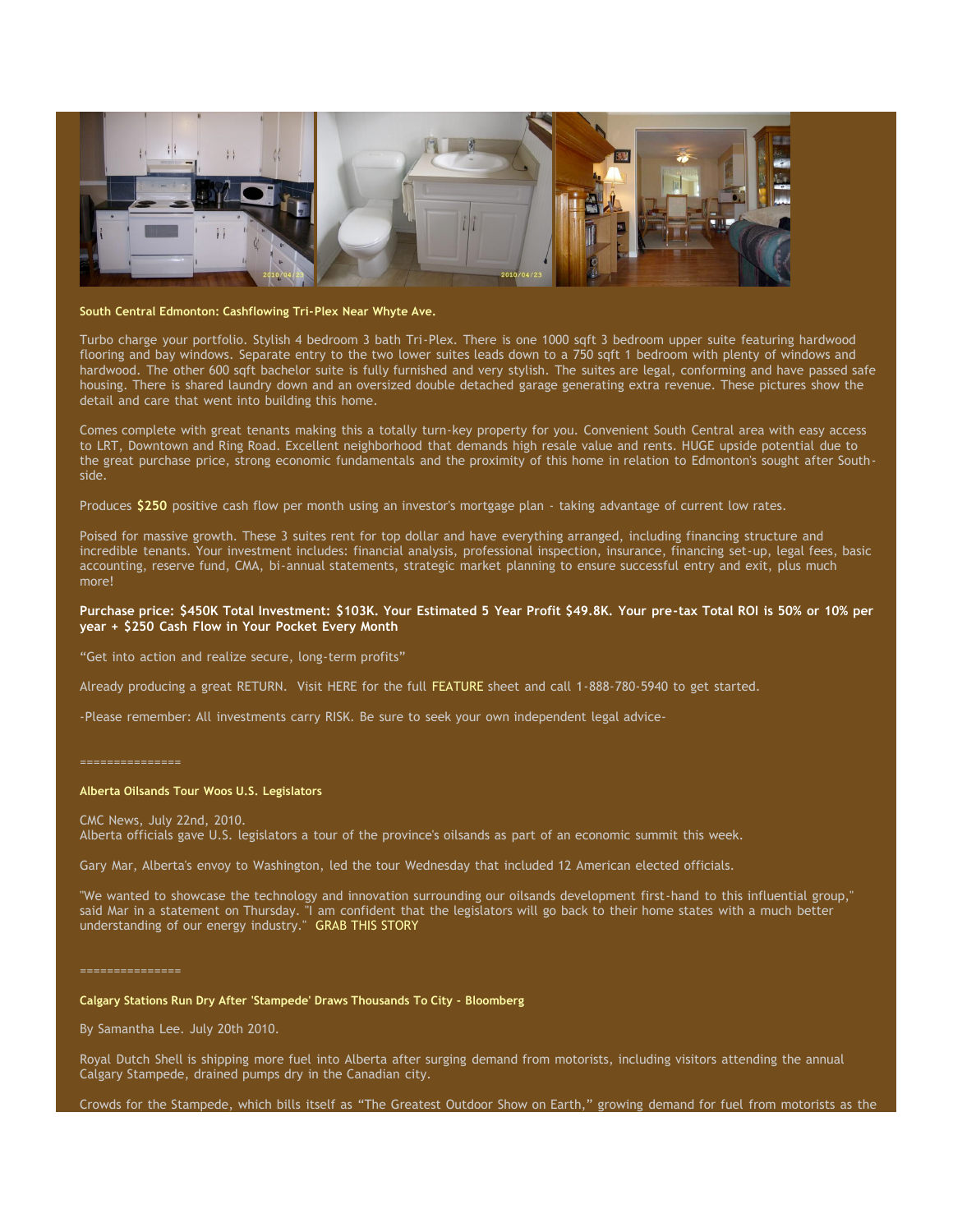weather warms, and reduced supplies because of maintenance at Shell's Scotford refinery near Edmonton, Alberta, led to "a kind of a perfect storm," said Jeff Gabert, a spokesman for Shell Canada based in Calgary. READ [MORE](http://bloomberg.com/news/print/2010-07-21/calgary-gasoline-stations-run-dry-after-stampede-draws-thousands-to-city.html) HERE

===============

### **Small, Mid-Size Alberta Communities Promised \$1.25B in Hospital Projects**

By Trish Audette, Edmonton Journal July 22, 2010

EDMONTON — The province unveiled a three-year plan Wednesday to build and update health-care facilities in small and mid-size communities, at a cost of \$1.25-billion between now and 2013.

"We are acting now," Infrastructure Minister Ray Danyluk said. "Our focus will be constructing buildings that work. Buildings that work well for patients, that work well for health professionals, and work well for communities." [FOLLOW](http://www.vancouversun.com/news/thewest/Alberta+announces+billion+health+care+spending/3305239/story.html) THIS STORY

===============

I appreciate all your calls and emails. I'm looking forward to helping you with your next step towards building real wealth.

Remember, the time IS now...

"If you only do what you know you can do - you never do very much" -Tom Krause

Kind Regards,

Todd and Danielle Millar

# ===SPECIAL NOTICE: NO CASH, BUT GOOD CREDIT? CALL US TODAY TO LEARN HOW YOU CAN OWN INVESTMENT [PROPERTY===](http://www.myreinspace.com/forums/index.php?showtopic=15535)

P.S. Stay ahead by checking out Danielle's daily blog at [Edmonton](http://www.edmontonrealestateinvestmentblog.com/) Real Estate Investor for all your cutting edge market news and information.

P.P.S. Find out what you need to know to invest on your own. Join REIN's ACRE Event LIVE June 12th and 13th in Vancouver. This event always sells out. Get your discounted tickets NOW.

P.P.P.S. Don't forget to visit our website and take advantage of the [Resource](http://www.glennsimoninc.com/page.php?id=realestatetools) Tools and product section including REIN's #1 real estate books and Quick Start homestudy sets at a discount. Get your copy of the Canadian Success Stories book and the 2010 Top Ten [Investment](http://www.realestateinvestingincanada.com/t.php?a=428147&e=p/Canadian_Specific_Real_Estate_Research_Reports/Top_Ten_Towns_Research_Report) Towns of Alberta and Ontario.





[Home](http://www.glennsimoninc.com/index.php) | [About](http://www.glennsimoninc.com/page.php?id=aboutus) Us | [Alberta](http://www.glennsimoninc.com/albertanews.php) News | [Facts](http://www.glennsimoninc.com/page.php?id=facts) | [Success](http://www.glennsimoninc.com/success-stories.php) Stories | [Contact](http://www.glennsimoninc.com/page.php?id=contactus) Us | [FAQ](http://www.glennsimoninc.com/page.php?id=faq) | [Links](http://www.glennsimoninc.com/page.php?id=links)